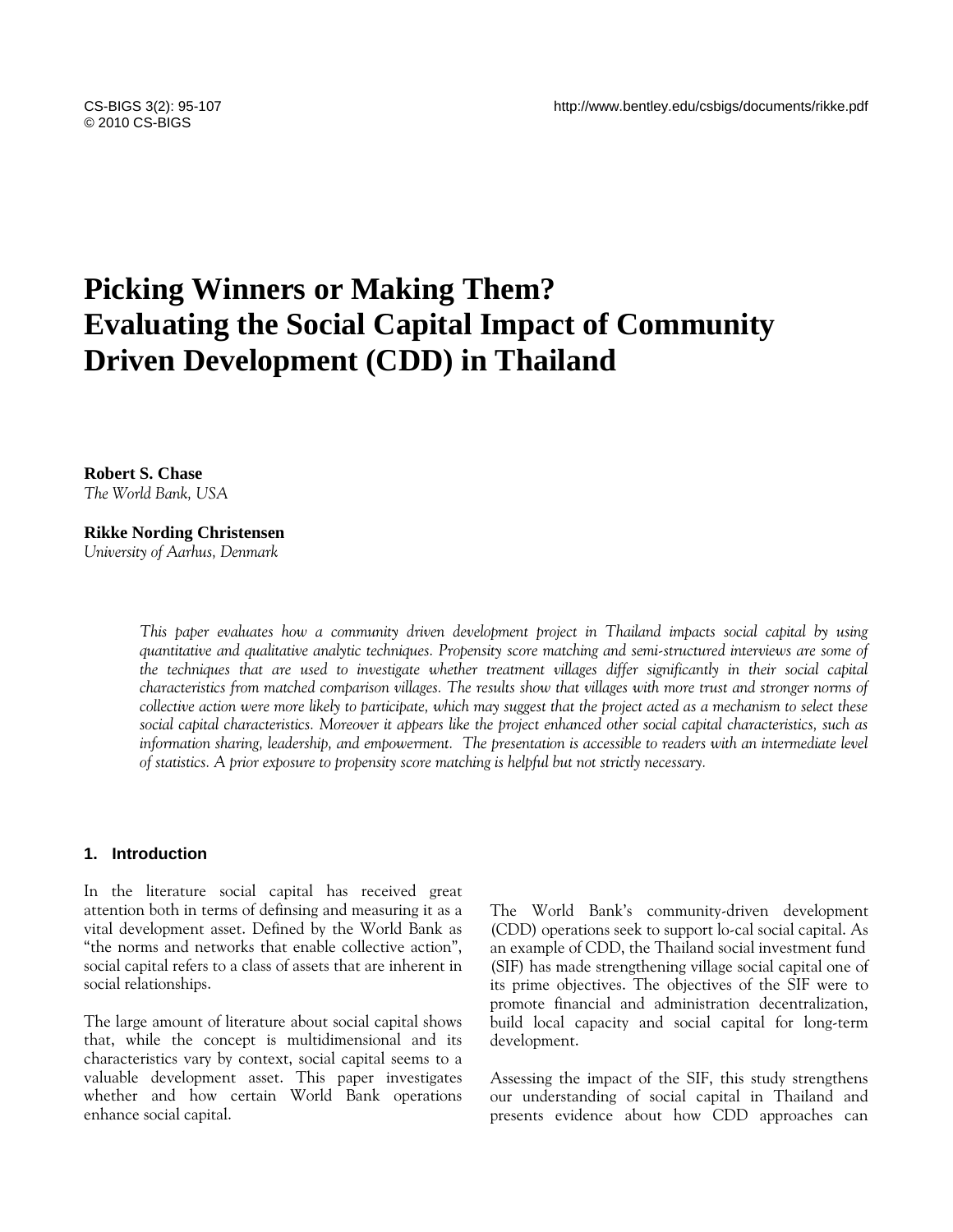enhance it. The study applies an innovative and pragmatic evaluation technique to collect and analyze evidence about social capital characteristics in treatment villages that participated in the SIF and matched comparison villages that did not participate. From that evidence it concludes that the SIF acted both as a mechanism to select villages with pre-existing cooperative norms, and as an effective instrument to enhance leadership, networks, and villagers' capability to exercise voice to formal authorities.

CDD operations provide opportunities for communities to apply and compete for re-sources including a demand driven process. Dimensions of social capital, such as willingness to self-sacrifice or links to formal local authorities may increase the chance that a village will prepare a successful CDD financing proposal and thus become a participating or treatment village. This study investigates whether and how CDD operations enhance social capital. It seeks to identify whether observed social capital differences between treatment and comparison villages result from selection effects, so that villages that participate in the CDD operation already had different social capital characteristics, or result from impact effects, wherein the activities of the CDD operation directly enhance the social capital characteristics of participating villages.

These selection and impact effects are common elements of any effort to understand and assess program results. This study lacks baseline data, which is a common problem for ex-post evaluations, but attempts to circumvent this problem by presenting a creative and practical approach to evaluation. The evaluation developed social capital indicators based on inputs from several sources, including recommendations from the research Steering Committee, staff involved in the Thailand Social Investment Fund, and an extensive literature review.

To maintain the independence of the research effort, the World Bank convened a Steering Committee for the research with representatives from the National Economic and Social Development Board, National Statistics Office, Ministry of Labor, Ministry of Interior – Community Development Department, and Mahidol University. While the study identifies social capital indicators appropriate for Thailand it combines quantitative and qualitative measurement, using propensity score matching and transforming extensive expost qualitative community data into quantitative scores.

The paper is organized as follows. Section 2 presents the literature and recent results. Section 3 describes the SIF. Section 4 presents the data and the methodology. Section 5 describes the results and section 6 concludes.

# **2. Literature review**

Community driven development (CDD) represents an approach the World Bank takes toward its operations. Many operations that adopt a CDD approach have the objective of building social capital. Further, CDD approaches explicitly rely on existing community social capital. They generally involve competition for projects among village groups that likely favors villages able to put together better proposals. Given this approach there are selection and impact effects. Through a selection effect, CDD approaches may act as mechanisms that identify and reward communities better endowed with social capital. Second, through the impact effect, participation in CDD procedures can directly enhance social capital, because they help communities identify and develop ways to collaborate more effectively.

In response to the increasing prevalence of CDD projects, there has been an increasing interest in evaluating their impact (see Mansuri and Rao, 2004). The World Bank's multi-country analysis of early-generation social funds resulted in several studies that looked at the effectiveness of Social Investment Fund projects in Honduras (Walker et al. 1999), Zambia (Chase and Sherburne-Benz 2001), Bolivia (Newman et al. 2002), Armenia (Chase 2002), Peru (Paxson and Shady 2002), and Nicaragua (Pradhan and Rawlings 2002).

Social capital is a concept with broad intuitive and operational features, which seems central to the success or failure of development efforts and therefore represents an important asset for practitioners to understand and enhance. Thai scholars have long realized the distinguishing characteristics of Thai rural villages and considered them to be positive social assets. The Thai 'community culture' school of thought produced significant research, articles, books, and other literary works since the early 1980s (for example, Chatthip, 1984; Apichart, 1983; Boonthien, 1984). This literature argues that the ideologies, social relationship systems, and values of rural village communities were different from those emerging as Thailand adopted more industrialized norms. Napaporn (2003) suggests that the strength of rural communities lies in their knowledge, social, and spiritual capital. Social capital gained its strength from kinship ties and social networks within and across communities. In addition, Maniemai (2003) proposes that various mechanisms have maintained traditional networks within and across villages. Culturally, religious practices help maintain connections between people. Ceremonies, festivities and even life-course rituals rely on material and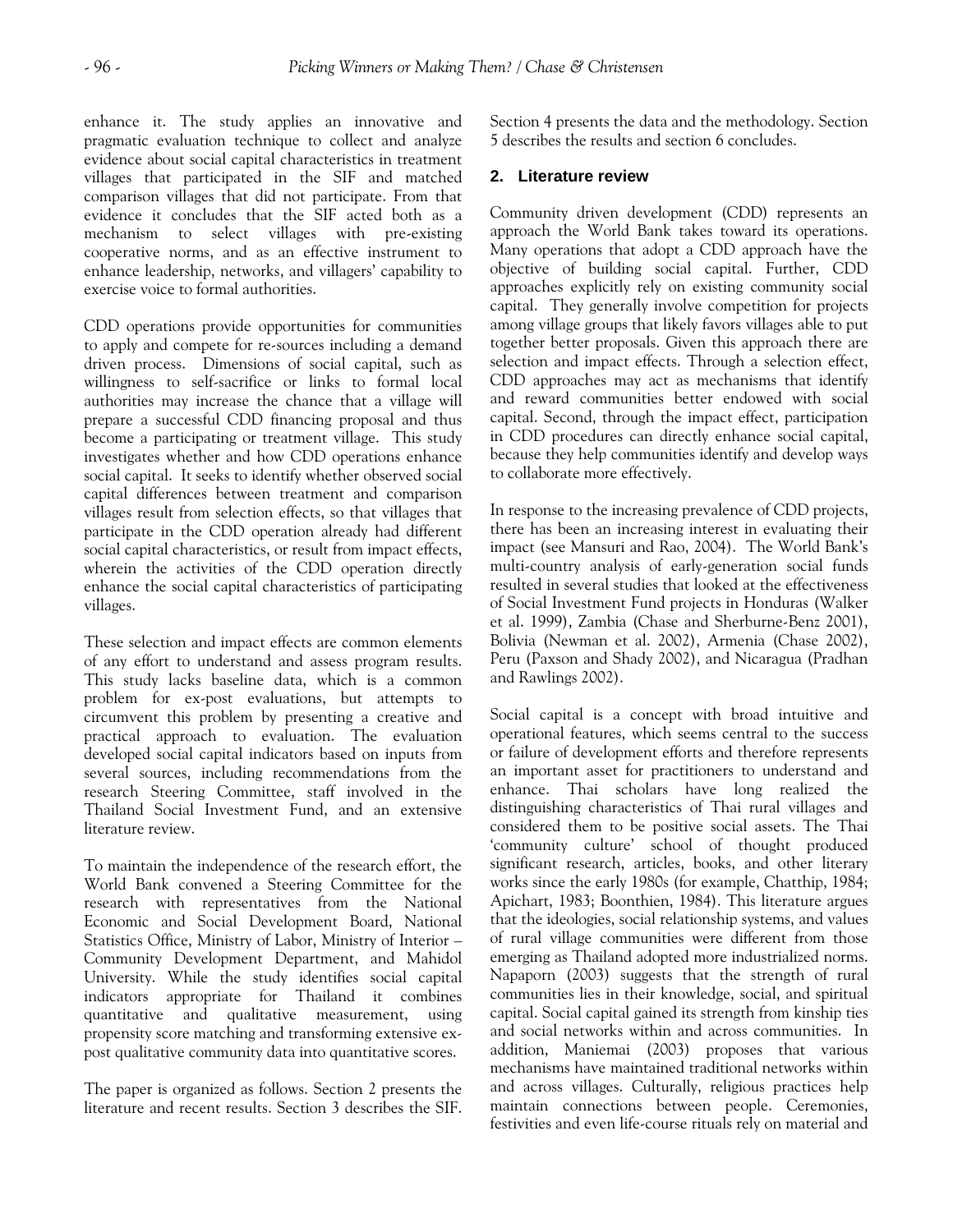human resources from within and across villages. Economically, the exchange system - a form of survival strategy of rural people in the informal economy maintains linkages among villages depending on who has or lacks resources. In the past, migration for better land enlarged people's connections; today migration for work expands their networks to urban areas. Anan (1998) has suggested that social capital in Thai society was governed by the principles of reciprocity and communality. Labor exchange in farming as well as labor contributions in village public works are examples of reciprocity based on equality.

To redress the lack of evidence on how CDD affects social capital, this paper tailors social capital indicators to the Thai context, and using an innovative quantitative and qualitative methodology, considers two hypotheses about CDD operations; first, CDD operations self-select villages with specific social capital characteristics; and second, CDD operations impact or build village social capital.

#### **3. Thai Social Investment Fund**

In 1998 the Thai Government established the Social Investment Fund as a US\$130 million component of a World Bank loan designed to provide relief from the Asian financial crisis. The SIF provided resources for local and community grassroots organizations to implement their development projects. The long-term objective of the Social Investment Fund was to enhance community-learning capacity for sustainable development through community empowerment. The purposes of the Social Investment Fund include the following (see Project Appraisal Report 1998):

- 1. Revive grassroots society through the use of decentralized procedures so that communities and localities can participate in development activities;
- 2. Enhance community organization and local administration capabilities in administration and management for long-term self-reliance;
- 3. Promote the emergence of self-sufficient economic systems and strong community economies; and
- 4. Stimulate widespread participatory social development by supporting the development of civic societies and good governance in the long run.

To receive grants, communities had to follow sub-project procedures for proposals, management, and monitoring. In addition to tangible assets that resulted from community development projects, the process of participating in the SIF was intended to help communities learn by doing, initiating a process of building institutional capacity and social capital that, it was expected, would strengthen the community in the long run.

As presented in Table 1, from September 1998 to August 2002, SIF provided funding support in 5 categories in the amount of 4,402 million baht to projects in 76 of Thailand's provinces. Identified through an outreach campaign, all villages were given information about the SIF and the menu of options. With support and guidance from SIF staff, village organizations then prepared proposals for funding through one of these menus. The SIF central administration reviewed these proposals and decided which to fund. Villages then implemented the sub-projects themselves, with different types of support from SIF. The SIF supported 7,874 subprojects and reached about 10 % of villages throughout the country, bringing benefits to 13 million individuals. The SIF met its regional targeting objectives, with the poorest region, the Northeast, receiving the largest proportion of resources at 47% (see Project Appraisal Report 1998).

**Table 1.** Number of SIF projects and amount of SIF funding support

| Menu                                                             | Number of<br>Projects | Amount of<br>Funding<br>Support<br>(million baht) |
|------------------------------------------------------------------|-----------------------|---------------------------------------------------|
| 1: Community economy and                                         | 3,184                 | 778                                               |
| community occupation<br>2: Community welfare and<br>safety       | 1,207                 | 354                                               |
| 3: Natural resource<br>management and cultural                   | 790                   | 194                                               |
| preservation<br>4: Community capacity<br>building and networking | 2,236                 | 1,060                                             |
| 5: Community welfare for the<br>needy                            | 457                   | 2,016                                             |
| Total                                                            | 7.874                 | 4.402                                             |

#### **4. Data and methodology**

This study combines quantitative and qualitative methods to evaluate the social capital impact of the Thai SIF project. Quantitative techniques were applied to match treatment and comparison villages and qualitative field research identified how and why villages that participated in the Thai SIF differed from those that did not. The methodology used existing household survey data (from 1998 and 2000) to match each sample village that participated in the SIF to six potential comparison villages within the same province. Additional data helped to identify the most accurately matched comparison villages; field teams used physical, social, and economic indicators to determine the appropriate pair for each treatment. Furthermore, qualitative field researchers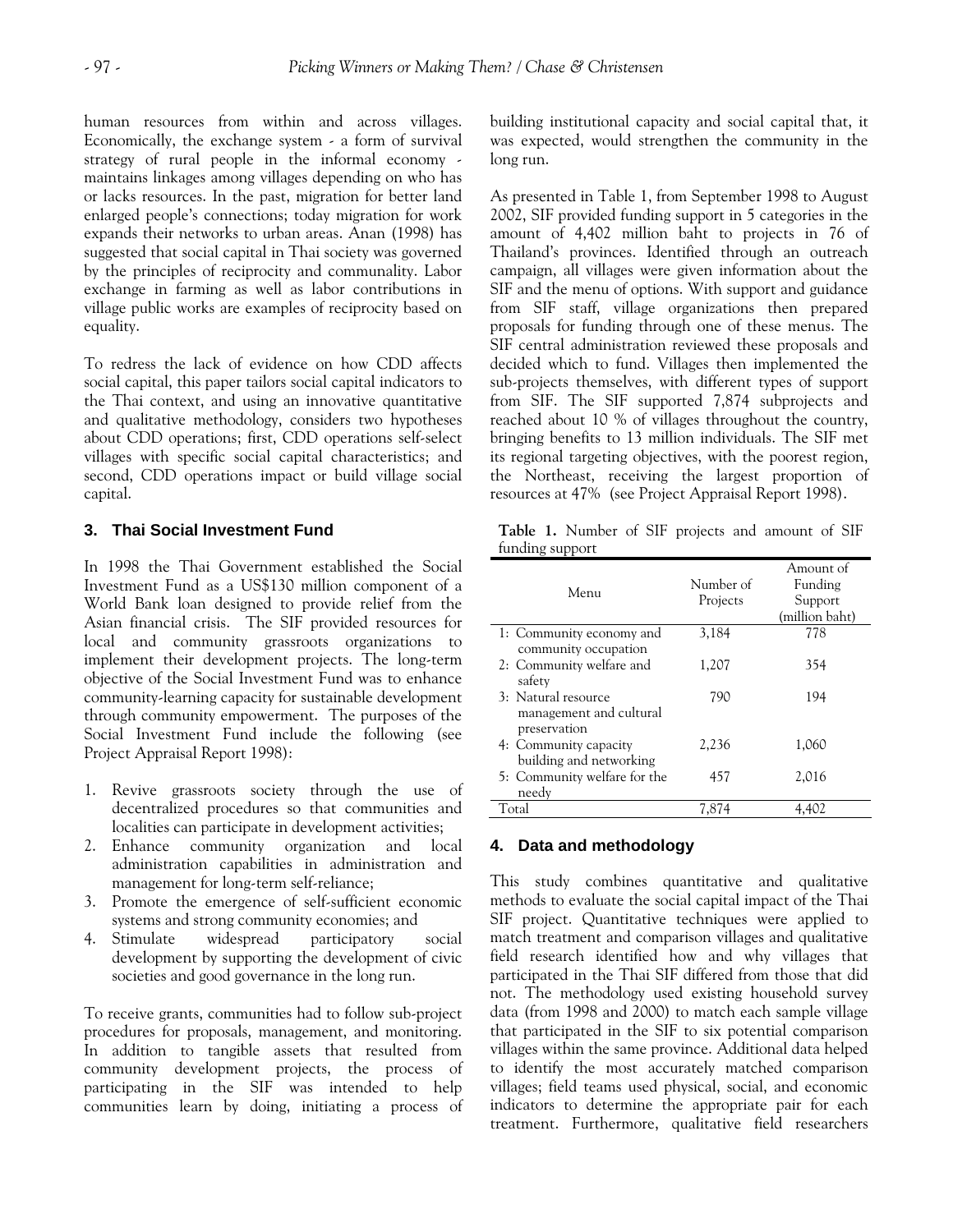consulted with the local authorities and collected additional data about these potential comparison villages. Through extensive ex-post qualitative data collection, each village was scored on a one to five scale for each social capital indicator. To establish statistically significant differences between treatment and comparison villages, the team analyzed these scores, considering differences in means and regressions on each social capital indicator. Finding several significant differences, field researchers were asked to provide context for those quantitative findings, judging whether the observed differences were due to the SIF selecting villages well endowed with social capital characteristics or whether it was due to the impact of the SIF. As a result, this research allows nuanced conclusions about how a CDD operation selected villages on the basis of some social capital characteristics and how it impacted social capital characteristics. These conclusions are likely to be useful for future operations that utilize and enhance social capital as a development asset.

#### 4.1. Propensity score matching

The first quantitative step of this mixed method evaluation was to match treatment and comparison villages by propensity scores. The study used the Thailand socio-economic household surveys (SES) from 1998 and 2000, i.e., before the CDD operation began. The SES includes indicators such as household income, changes in assets, debts, consumption, education, occupation, expenditures, and household characteristics in municipal and non-municipal areas. For the selected years (1998 and 2000) these surveys sampled 2,112 villages, of which 201 later participated in the SIF. Though it is not technically difficult (it entails finding the overlap between a list of survey enumeration areas and a list of villages that participated in a CDD operation), this step of identifying SIF villages in existing household surveys is crucial. To get a large sample of CDD communities for which there is household data, both the CDD operation and the survey sample need to have covered many villages. If either the household survey sample or CDD village coverage is small, the number of communities for which household data is available gets unfeasibly limited. The unit of analysis was the village and therefore these household level data were aggregated into village level data.

The propensity function summarizes the relative importance of chosen indicators in determining whether or not a village participated in the SIF (see Appendix Table 1 which reports the results of a probit regression of SIF participation). To identify comparison villages, the team matched each of the 201 SIF villages with the six non-SIF villages in the same province that had the closest propensity scores. If provinces are not taken into account, the propensity scores become much more similar. However, because provincial characteristics are likely to be important for social capital controls and field logistics, the team chose to restrict comparison villages to be in the same province as their treatment village. Figure 1 and 2 shows the kernel densities of the propensity scores for SIF and matched non-SIF villages. The quality of the matching is acceptable as the densities for the propensity scores for SIF villages and their six nearest propensity score comparators within provinces are estimated with replacement and common support is taken into account. We note that matching can reduce the level of bias generated by unobserved heterogeneity but surely not eliminate it. The selected technique is based on the quality of the data and in this case the SES data provide a plausible conditional independence assumption to make propensity score matching the preferable estimator (recall that matching methods build on the assumption that differences between treated and non-treated observations are captured by observed characteristics, which is the conditional independence assumption).



**Figure 1.** Matched non-SIF villages (6 nearest neighbors within provinces)



**Figure 2.** SIF villages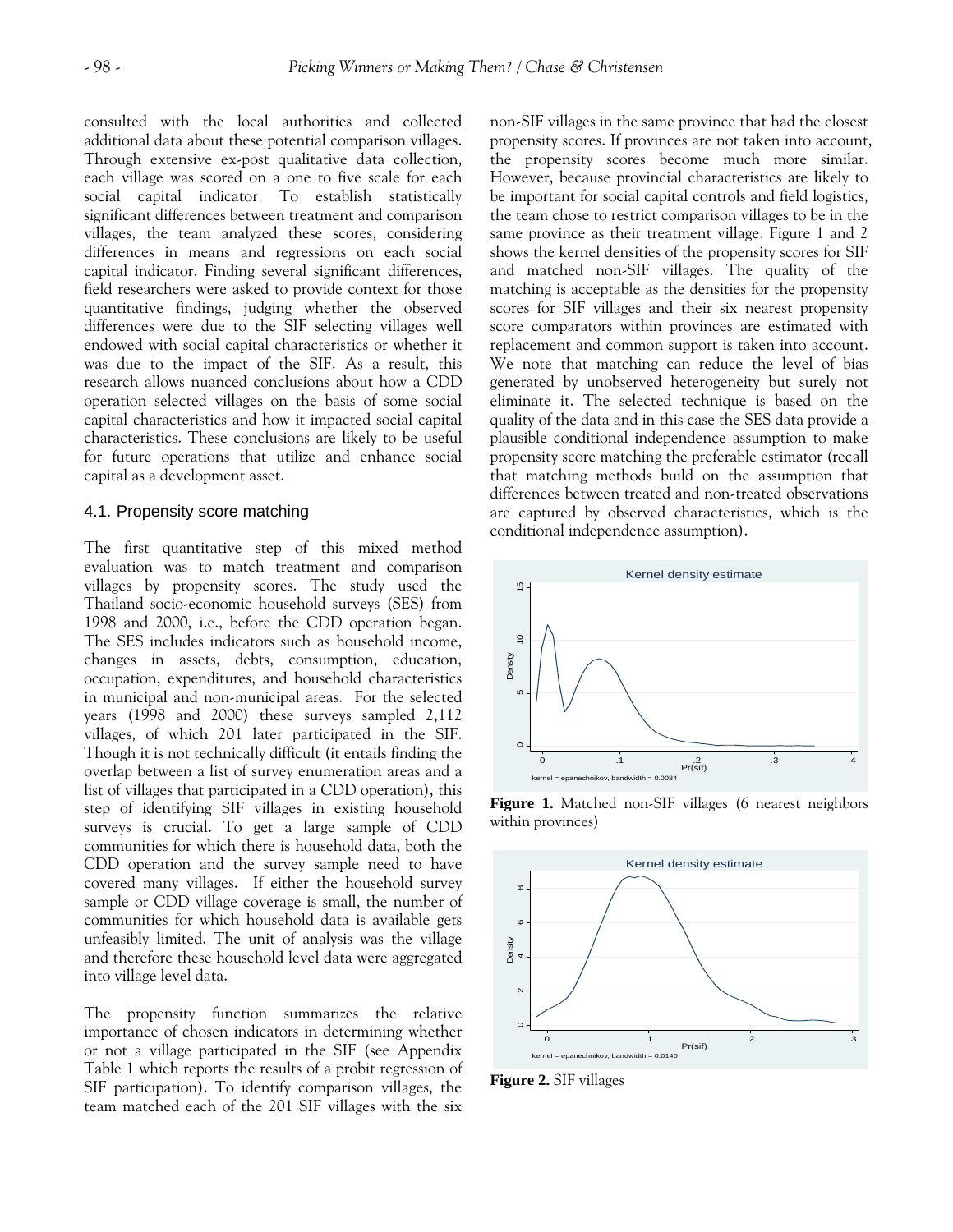## 4.2. Sample selection and field matching

A qualitative interview team investigated the social capital characteristics of matched treatment and comparison villages. Thailand has a strong academic tradition of conducting qualitative field research using multidisciplinary teams. The principal investigators responsible for the field work are leading Thai researchers on village social characteristics. Much of the field work was conducted using a team from the University of Khon Kaen, which Professor Robert Chambers noted "did most to establish [participatory rural appraisal's] credibility, emphasizing the management of multidisciplinary teams and the techniques and value of semi-structured interviewing (PRA Note 24, IDS, Sussex). When assembling the field researchers, the principal investigators were themselves part of this tradition and were able to involve well-trained and credible field researchers. In the Thai SIF case, the field research teams identified a sample of 72 SIF treatment villages (The field team sampled 72 treatment villages from the 201 identified because of budget and logistics constraints; due to security concerns, they excluded villages in three Southern provinces affected by conflict).

As the propensity score matching analysis generated six possible comparison villages for each treatment village, additional data were used to determine the appropriate pair for each treatment village. The data used for this second stage matching included indicators on: urbanization, distance to the nearest town, access to infrastructure, type of terrain, ethnicity, religion, longevity of settlement, population, out-migration level, and land ownership structure. This additional information came from the National Statistical Office and the National Committee on Rural Development. Further, to verify the appropriateness of the matched comparison village, field teams met with officials of the community development, agricultural extension, irrigation, land reform, credit, and local development offices, as well as with local Non Governmental Organizations (NGOs).

To summarize, researchers identified 72 comparison villages matched to the 72 treatment villages; see Table 2 for a summary of the sample selection by region and subregion. Despite overall comparability, there were a few significantly different indicators between treatment and comparison villages, namely the prevalence of a humanmade irrigation system, pre-school nursery, people completing secondary education, and the number of village experts in development. Some of these differences in for example the prevalence of irrigation systems and pre-school nurseries may suggest variation in the level of pre-existing social capital characteristics between treatment and comparison communities. Accordingly, we will discuss this issue below when we consider attributing social capital differences to the CDD operation's selection, as opposed to impact, effect.

**Table 2.** Sample selection for SIF Villages by Sub-regions

| Region    | Sub-region  | <b>SIF Villages</b><br>in SES data | Sample of SIF<br>villages |
|-----------|-------------|------------------------------------|---------------------------|
| Northeast | North       | 39                                 | 18                        |
|           | Central     | 20                                 | 9                         |
|           | South       | 29                                 | 12                        |
|           | Sub-Total   | 88                                 | 39                        |
| Central   | Central     | 28                                 | 12                        |
|           | East        |                                    | 3                         |
|           | West        |                                    |                           |
|           | Sub-Total   | 39                                 | 17                        |
| North     | Upper North | 17                                 |                           |
|           | Lower North | 8                                  |                           |
|           | Sub-Total   | 25                                 | 11                        |
| South     | South       | 12                                 |                           |
| Total     |             | 164                                | 72                        |

## 4.3. Qualitative field data collection

Qualitative data are normally associated with case studies or rapid appraisals that involve small sample sizes. This research project faced a major challenge, namely to develop a data collection methodology and analytical framework that would enable the analysis of a large volume of qualitative data to produce credible and representative findings, without losing its richness and con-textual nature.

The field data team developed data collection instruments that captured many of the social capital dimensions appropriate to Thailand. These specific indicators fall into categories with more universal applicability: solidarity and trust, groups and organizations, networks and linkages, cooperation and collective action, information sharing and communication, social cohesion, and empowerment. The instrument included a Semi-Structured Interview Guide, which poses discussion questions organized according to the social capital dimensions described above, adapted to the Thai context, and inspired by the Integrated Questionnaire for the Measurement of Social Capital established by the World Bank. An interviewer's Rating Form, scoring each village on a one to five scale on each social capital indicator, was also used.

Efforts at minimizing errors that could enter due to a researcher's subjective scoring were made by combining field researchers with differing perspectives, extensive piloting, and training, by using anchoring vignettes (these short examples included in the semi-structured interviews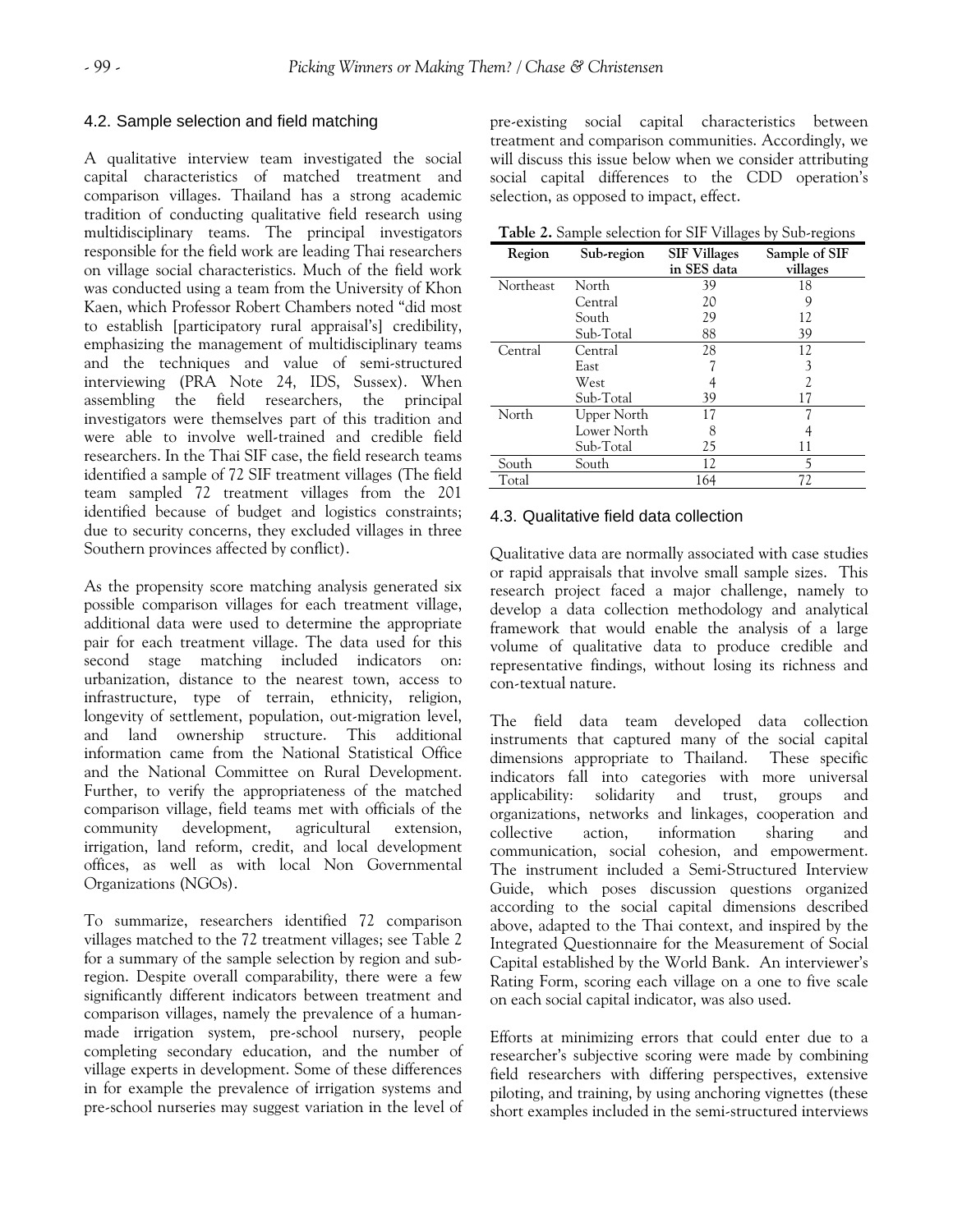would frame discussion, facilitating comparisons across villages and research teams), and by asking villagers to validate social capital scores. Where there were differences, the team would discuss them and reach consensus on a rating. Analysis by Pritchett et al. (1995) suggests this is an effective way to reduce subjective errors. If necessary, additional interviews were conducted to verify results. Finally, these results were recorded on a ratings form, where field teams could record discrepancies and explain the rationale for final consolidated ratings.

Using all these validation techniques, teams visited 144 sampled villages, spending on average three days in each village. They conducted interviews with key informants, including village leaders and regular citizens. They interviewed 3 to 5 leaders per village, including both formal and informal leaders (in the SIF villages this could include people who had a central role in the SIF project), and 9 to 12 regular citizens, seeking to choose key informants representing major groups, and representative of the full spectrum of economic status, gender, age, socio-cultural group, housing location, and beneficiary status with respect to development projects.

As a final point the research teams were brought together to consider the quantitative analysis showing which variables differed between SIF and comparison villages. They discussed which of these differences were likely due to characteristics that existed before SIF started and which resulted from direct SIF impact. This step in the analysis was crucial because it helped to attribute differences to selection or impact and gave a better sense of the practical implications of SIF operations. Moreover, this step also illustrated how to benefit from combining qualitative and quantitative measurement, which is encouraged in many recent references on impact evaluation.

# 4.4. Ex-Post quantitative analysis

The rankings scores themselves provide a detailed summary of social capital indicators for each village, and lend themselves to quantitative analysis to understand patterns in those indicators. Combining the SES data with the Social Capital data, this study analyses the links between socio-economic characteristics, participation in SIF, and social capital variables.

There are three parts to the quantitative analysis of village-level data. First, the team identified significant differences between treatment and comparison villages on each social capital variable. Second, it used regressions to find determinants of different social capital variables, using both SES variables from before SIF started, and participation in SIF, as potential explanations for social

capital outcomes. Finally, field teams identified whether a SIF selection or impact effect explained observed social capital differences.

In the next section we present our results on differences between SIF and non-SIF villages, from several angles.

# **5. Results**

# 5.1. Differences between SIF and non-SIF comparison villages

To assess whether and how a CDD operation might have impacted social capital, mean scores for treatment villages are compared with those of comparison villages. Table 3 present differences in mean social capital scores in treatment vs. comparison villages.

Villages that participated in SIF projects scored higher than matched comparison villages on several social capital dimensions. A number of social capital stock variables were higher where the SIF was active. Under the rubric of solidarity and trust, treatment villages showed a greater sense of self-sacrifice for the common benefit and trust among close neighbors. Their groups and organizations demonstrated greater diversity of leadership and were better able to learn and adapt to new opportunities. The largest distinction was in networks and linkages: a summary indicator of several network and linkage variables was significantly higher in SIF villages than in comparison villages. Likewise, aggregated indicators of both horizontal and vertical linkages were higher where there was a CDD operation. Horizontal networks of organizations served multiple purposes and generated multiple benefits to network members and surrounding communities. Similarly, SIF villages had a broader, more diverse set of vertical linkages that were more easily accessible to village members, served multiple purposes, and generated more diverse benefits.

The SIF treatment villages also scored significantly higher on channels through which social capital was transmitted. Specifically, SIF villages showed a greater diversity of types of cooperation than comparison villages. In treatment villages, government officials were ranked as more accountable, responding to villagers' voices to a greater degree.

The SIF treatment villages differed concerning social cohesion outcomes. Treatment villages were ranked significantly lower than matched comparison villages on tolerance for differences. Where SIF had operated, village members showed less tolerance for community members different than the majority in the village.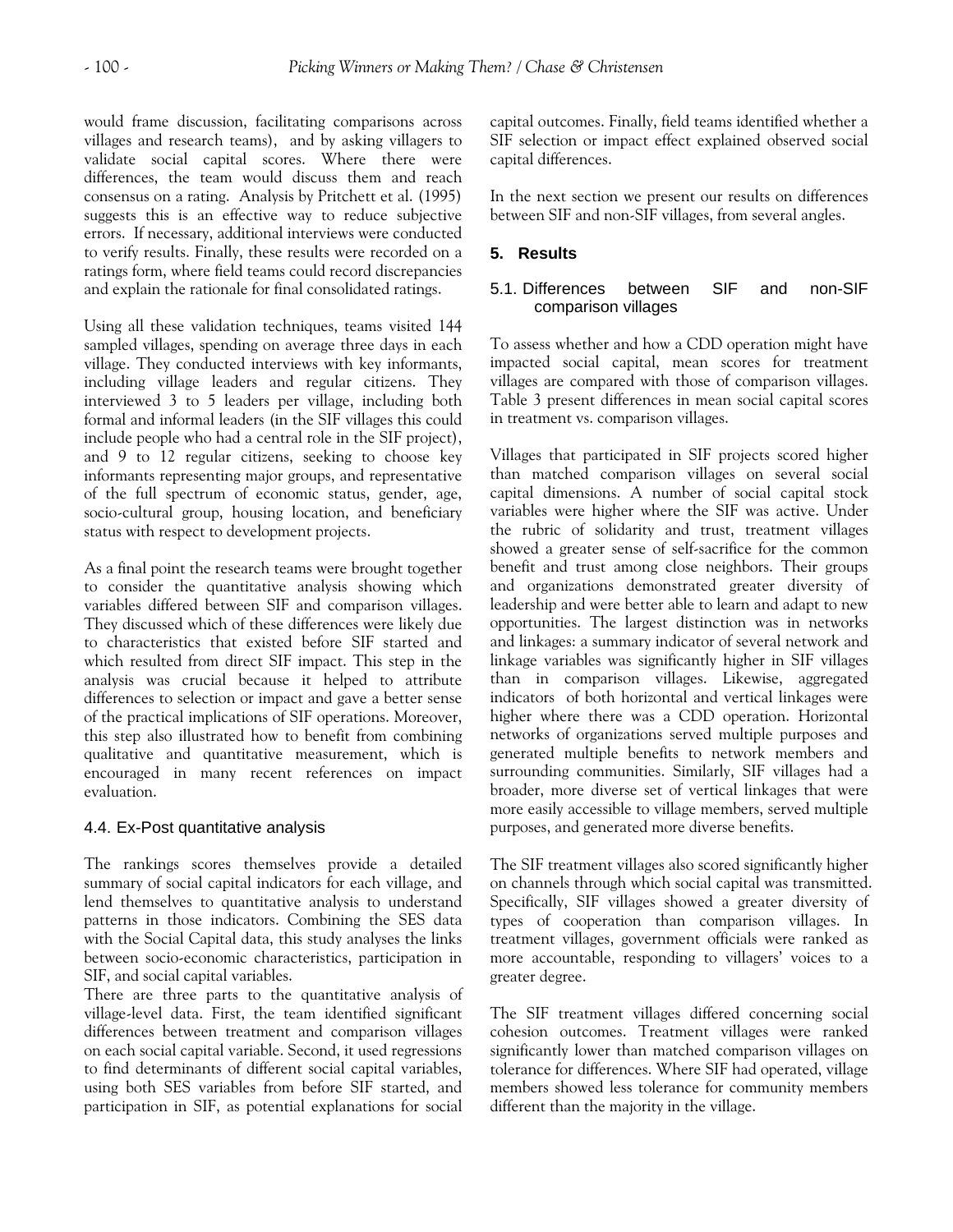**Table 3.** Sample selection for SIF Villages by Sub-regions

| Social capital indicators                                         |                     | Mean             |                    | $\sf t$ |
|-------------------------------------------------------------------|---------------------|------------------|--------------------|---------|
|                                                                   | <b>SIF Villages</b> | Non-SIF Villages | Paired differences |         |
| 1. Solidarity and Trust                                           | 3.786               | 3.759            | 0.027              | 0.4     |
| 1.1 Solidarity                                                    | 3.813               | 3.771            | 0.042              | 0.5     |
| 1.1.1<br>Collective Actions when Community Members have           |                     |                  |                    |         |
| Problems                                                          | 3.764               | 3.806            | $-0.042$           | -0.4    |
| 1.1.2<br>Voluntary Cooperation for Common Benefits                | 3.972               | 3.931            | 0.042              | 0.4     |
| 1.1.3<br>Self Sacrifice for Common Benefits                       | $3.764*$            | 3.556            | 0.208              | 2.0     |
| 1.1.4<br>Overall Community Solidarity                             | 3.750               | 3.792            | $-0.042$           | -0.4    |
| 1.2 Trust                                                         | 3.759               | 3.747            | 0.013              | 0.2     |
| 1.2.1                                                             |                     |                  |                    |         |
| Trust within Kin Group                                            | 4.167               | 4.083            | 0.083              | 1.1     |
| 1.2.2<br>Trust among Close Neighbor                               | 3.847*              | 3.708            | 0.139              | 1.7     |
| 1.2.3<br>Trust in Community Leaders                               | 3.639               | 3.806            | $-0.167$           | $-1.3$  |
| 1.2.4<br>Trust in Community Groups and Organizations              | 3.380               | 3.389            | $-0.009$           | $-0.1$  |
| 2. Group and Organization                                         | 3.530               | 3.450            | 0.080              | 0.9     |
| 2.1 Strength of Membership                                        | 3.507               | 3.340            | 0.167              | 1.6     |
| Inclusion of Diversified Groups<br>2.1.1                          | 3.500               | 3.347            | 0.153              | 1.4     |
| 2.1.2<br>Voluntary Contribution of Members                        | 3.514               | 3.333            | 0.181              | 1.6     |
| 2.2 Strength of Leadership                                        | 3.635               | 3.604            | 0.031              | 0.3     |
| 2.2.1<br>Availability                                             | 3.583               | 3.444            | 0.139              | 1.3     |
| 2.2.2<br>Diversified Capability                                   | $3.542**$           | 3.296            | 0.246              | 2.1     |
| 2.2.3<br>Honesty                                                  | 3.625               | 3.778            | $-0.153$           | $-1.6$  |
| 2.2.4<br>Voluntarism and Sacrifice                                | 3.792               | 3.889            | $-0.097$           | $-0.8$  |
|                                                                   |                     |                  |                    |         |
| 2.3 Level of Participation                                        | 3.306               | 3.338            | $-0.032$           | $-0.3$  |
| 2.3.1<br><b>Decision Making Process</b>                           | 3.292               | 3.333            | $-0.042$           | $-0.3$  |
| 2.3.2<br>Consultation and Debate                                  | 3.333               | 3.375            | $-0.042$           | $-0.3$  |
| 2.3.3<br>Inclusiveness of Diversified Groups                      | 3.292               | 3.306            | $-0.014$           | $-0.1$  |
| 2.4 Organizational Capacity                                       | 3.558               | 3.419            | 0.139              | $1.4\,$ |
| 2.4.1<br>Effectiveness                                            | 3.653               | 3.472            | 0.181              | $1.5\,$ |
| 2.4.2<br>Adaptability                                             | 3.472               | 3.375            | 0.097              | 0.9     |
| 2.4.3<br>Learning Ability                                         | $3.667**$           | 3.347            | 0.319              | 2.7     |
| 2.4.4<br>Sustainability                                           | 3.514               | 3.347            | 0.167              | 1.4     |
| 2.4.5<br>Transparency                                             | 3.486               | 3.556            | $-0.069$           | -0.6    |
| 2.5 Level of Benefits                                             |                     | 3.549            | 0.097              | 1.0     |
|                                                                   | 3.646               |                  |                    |         |
| 2.5.1<br>Responsive to Needs                                      | 3.577               | 3.514            | 0.064              | 0.8     |
| 2.5.2<br><b>Benefit Sharing</b>                                   | 3.708               | 3.583            | 0.125              | 1.1     |
| 3. Network and Linkages                                           | 3.505**             | 3.362            | 0.142              | 2.2     |
| 3.1 Strength of Horizontal Linkages of Individuals and Households | 3.785               | 3.757            | 0.028              | 0.4     |
| 3.1.1<br>Breadth                                                  | 3.708               | 3.736            | $-0.028$           | $-0.3$  |
| 3.1.2<br>Multi-dimensionality                                     | 3.861               | 3.764            | 0.097              | 1.2     |
| 3.1.3<br>Benefits                                                 | 3.847               | 3.792            | 0.056              | 0.7     |
| 3.1.4<br>Accessibility                                            | 3.722               | 3.736            | $-0.014$           | $-0.2$  |
| 3.2 Strength of Horizontal Linkages of Groups and Community       | $3.510**$           | 3.340            | 0.170              | 2.2     |
| 3.2.1<br>Breadth <sup>a</sup>                                     | 3.542               | 3.403            | 0.139              | 1.6     |
| 3.2.2<br>Multi-dimensionality <sup>b</sup>                        | 3.500**             | 3.250            | 0.250              | 2.7     |
| 3.2.3<br>Benefits <sup>c</sup>                                    | 3.528*              | 3.375            | 0.153              | 1.7     |
|                                                                   |                     |                  |                    |         |
| 3.2.4<br>Accessibility <sup>d</sup>                               | 3.472               | 3.333            | 0.139              | 1.4     |
| 3.3 Strength of Vertical Linkages                                 | $3.219**$           | 2.990            | 0.229              | 2.2     |
| 3.3.1<br>Breadth <sup>a</sup>                                     | 3.306**             | 3.028            | 0.278              | 2.3     |
| Multi-dimensionality <sup>b</sup><br>3.3.2                        | $3.194*$            | 2.972            | 0.222              | 2.0     |
| 3.3.3<br>Benefits <sup>c</sup>                                    | $3.250*$            | 3.014            | 0.236              | 1.8     |
| Accessibility <sup>d</sup><br>3.3.4                               | $3.141**$           | 2.931            | 0.210              | 2.0     |
| 4. Cooperation and Collective Action                              | 3.864               | 3.793            | 0.071              | 1.1     |
| 4.1 Size of People Involved                                       | 4.083               | 4.014            | 0.069              | 0.8     |
| 4.2 Degree of Cooperation                                         | 3.733               | 3.619            | 0.115              | 1.5     |
| 4.2.1<br>Scale of Cooperation                                     | 3.903               | 3.792            | 0.111              | 1.1     |
| 4.2.2<br>Diversity of Types of Cooperation                        | $3.694**$           | 3.444            | 0.250              | 2.8     |
| 4.2.3<br>Common-benefit Motivation                                | 3.917               | 3.873            | 0.043              | 0.4     |
| 4.2.4<br>Level of Contribution                                    | 3.736               | 3.690            |                    |         |
|                                                                   |                     |                  | 0.046              | 0.4     |
| 4.2.5<br>Outside Resource Tapped                                  | 3.417               | 3.319            | 0.097              | 0.9     |
| 4.3 Inclusiveness and Diversified Groups                          | 3.817               | 3.681            | 0.136              | 1.2     |
| 4.4 Effectiveness                                                 | 3.931               | 3.875            | 0.056              | 0.7     |
| 4.5 Equal Benefit Sharing                                         | 3.750               | 3.778            | $-0.028$           | $-0.3$  |
| 5. Information Sharing and Communication                          | 3.546               | 3.500            | 0.046              | 0.7     |
| 5.1 Within Community                                              | 3.632               | 3.638            | $-0.006$           | $-0.1$  |
| 5.1.1<br>Between Leaders and Villagers                            | 3.778               | 3.750            | 0.028              | 0.2     |
| 5.1.2<br>Among Villagers                                          | 3.903               | 3.958            | $-0.056$           | $-0.7$  |
| 5.1.3<br>Between Groups and Organizations                         | 3.306               | 3.222            | 0.083              | 0.8     |
| 5.1.4<br>Equal Access Information                                 | 3.542               | 3.620            | -0.078             | 0.6     |
|                                                                   |                     |                  |                    |         |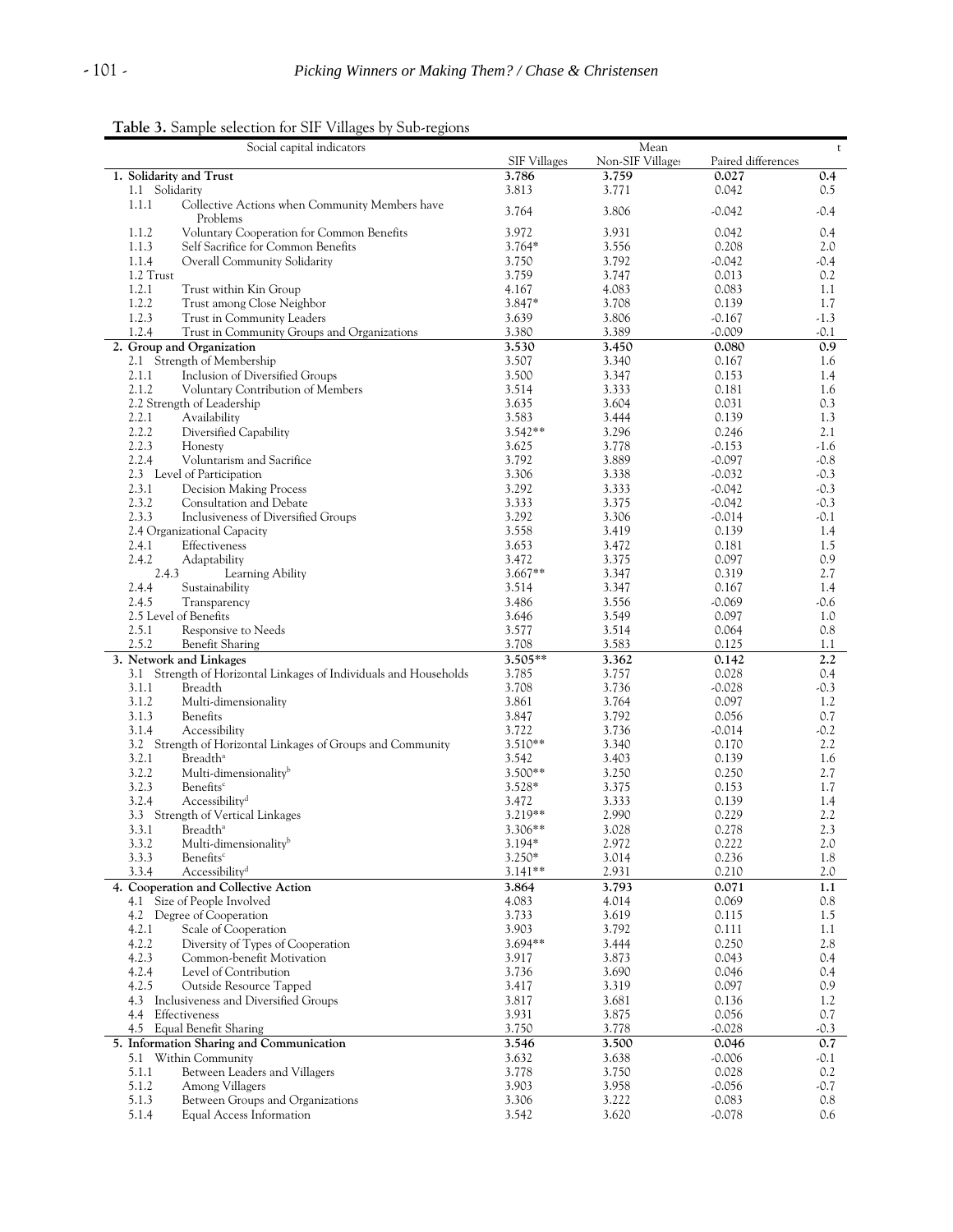| 5.2 With Outside Community                                                 | 3.460     | 3.362 | 0.099    | 1.3    |
|----------------------------------------------------------------------------|-----------|-------|----------|--------|
| 5.2.1<br>Villagers' Access to Production and Marketing<br>Information      | 3.389     | 3.444 | $-0.056$ | $-0.5$ |
| Villagers' Access to Development Information<br>5.2.2                      | 3.403     | 3.264 | 0.139    | 1.3    |
| 5.2.3<br>Leaders' Access to Production and Marketing<br>Information        | 3.639     | 3.592 | 0.047    | 0.6    |
| 5.2.4 Leaders' Access to Development Information                           | 3.792     | 3.639 | 0.153    | 1.5    |
| 5.2.5 Voicing of Problems and Needs to Government Agencies                 | 3.347     | 3.208 | 0.139    | 1.2    |
| 5.2.6 Villagers' Voices Responded by Government Agencies                   | $3.111*$  | 2.903 | 0.208    | 1.9    |
| 5.2.7<br>Adequacy and Timeliness of Information Received                   | 3.542     | 3.486 | 0.056    | 0.6    |
| 6. Social Cohesion                                                         | 3.924     | 3.957 | $-0.033$ | $-0.7$ |
| Tolerance of Differences<br>6.1                                            | $3.875**$ | 4.028 | $-0.153$ | $-1.8$ |
| 6.2 Social Inclusion and Marginalized Groups                               | 3.903     | 3.903 | 0.000    | 0.0    |
| 6.3 Conflict Management Ability                                            | 3.576     | 3.688 | $-0.111$ | $-1.1$ |
| 6.3.1<br>Personal Conflicts                                                | 3.639     | 3.764 | $-0.125$ | $-1.2$ |
| 6.3.2<br>Communal or Public Conflicts                                      | 3.557     | 3.611 | $-0.054$ | $-0.4$ |
| Sociability<br>6.4                                                         | 4.319     | 4.306 | 0.014    | 0.2    |
| Sense of Safety and stability<br>6.5                                       | 3.944     | 3.861 | 0.083    | 1.0    |
| 6.6 Hope for Better Future of the Community                                | 3.931     | 3.917 | 0.014    | 0.2    |
| 7. Empowerment                                                             | $3.426**$ | 3.280 | 0.146    | 2.1    |
| 7.1 Capacity Building                                                      | 3.306     | 3.167 | 0.139    | 1.4    |
| 7.1.1<br>Planning                                                          | 3.236     | 3.141 | 0.095    | 1.3    |
| 7.1.2<br>Monitoring and Evaluation                                         | 3.167     | 2.986 | 0.181    | 0.8    |
| 7.1.3<br>Strength of Multi-party Mechanism                                 | $3.243*$  | 3.072 | 0.170    | 1.8    |
| 7.2<br>Ability to Influence and Control Government                         | 3.264     | 3.097 | 0.167    | 1.7    |
| 7.2.1<br>To be More Responsive to People's Need                            | 3.222     | 3.042 | 0.180    | 1.5    |
| 7.2.2<br>To be More Accountable to People                                  | 3.563     | 3.361 | 0.202    | 1.6    |
| 7.3<br>Ability to Sustain Development                                      | $3.569**$ | 3.361 | 0.208    | 2.1    |
| Political Participation and Action<br>7.4                                  | 3.565     | 3.495 | 0.069    | 1.2    |
| 7.4.1 Participation in Local and Nation Election                           | 3.183     | 3.239 | $-0.056$ | 1.0    |
| Join or Support Political Parties<br>7.4.2                                 | 3.282     | 3.127 | 0.155    | $-0.8$ |
| 7.4.3<br>Voice Problems to Government, Mass Media or Public<br>for Changes | 3.394*    | 3.214 | 0.180    | 1.7    |

Finally, several empowerment indicators were stronger in SIF villages. For example, SIF villages were found better able to sustain development activities, by demonstrating a higher capacity to make productive use of development opportunities outside of SIF funding.

Further, SIF villages were more empowered to voice problems to government, mass media and the public. These villages also showed a greater appreciation of a multi-party mechanism, with greater tolerance for political diversity.

#### 5.2. Regressions on social capital determinants

The regressions on social capital determinants were of the following form:

$$
Y_N = \alpha + \beta \text{ SES} + \gamma \text{ SIF} + \varepsilon,
$$

where  $Y_N$  is a social capital variable, SES is a set of socioeconomic variables, and SIF is the dummy variable for treatment or non treatment villages. The selected SES control variables are aggregated village means to correspond to the social capital data, which are collected at the village level. These control variables include the mean of log household per capita consumption, the standard deviation of log household per capita consumption, village average of household head's number of years of schooling, the share of head of households working in agriculture, and the share of households that

owned their own farms. The reason for the selection of these controls was based on correlations results between SES data and the social capital data.

The regression results presented in Table 4 confirm that SIF villages differed from matched comparison villages on several social capital indicators, even when controlling for these socio-economic characteristics. Nearly all the social capital variables, except one, tolerance of differences, were associated positively with participating in SIF projects. Of the 20 village social capital variables whose means differed to a statistically significant degree in SIF versus comparison villages, 17 remained significantly different after introducing these controls, as measured by whether a dummy variable on SIF treatment was statistically significant. The social capital indicators where there ceased to be a significant impact of SIF treatment included trust among close neighbors, the tolerance of differences, and the capacity to voice problems to authorities. However, SIF had a significant impact on several social capital indicators that did not emerge from the differences in means analysis. These included organizational capacity and effectiveness of organizations, information sharing and communication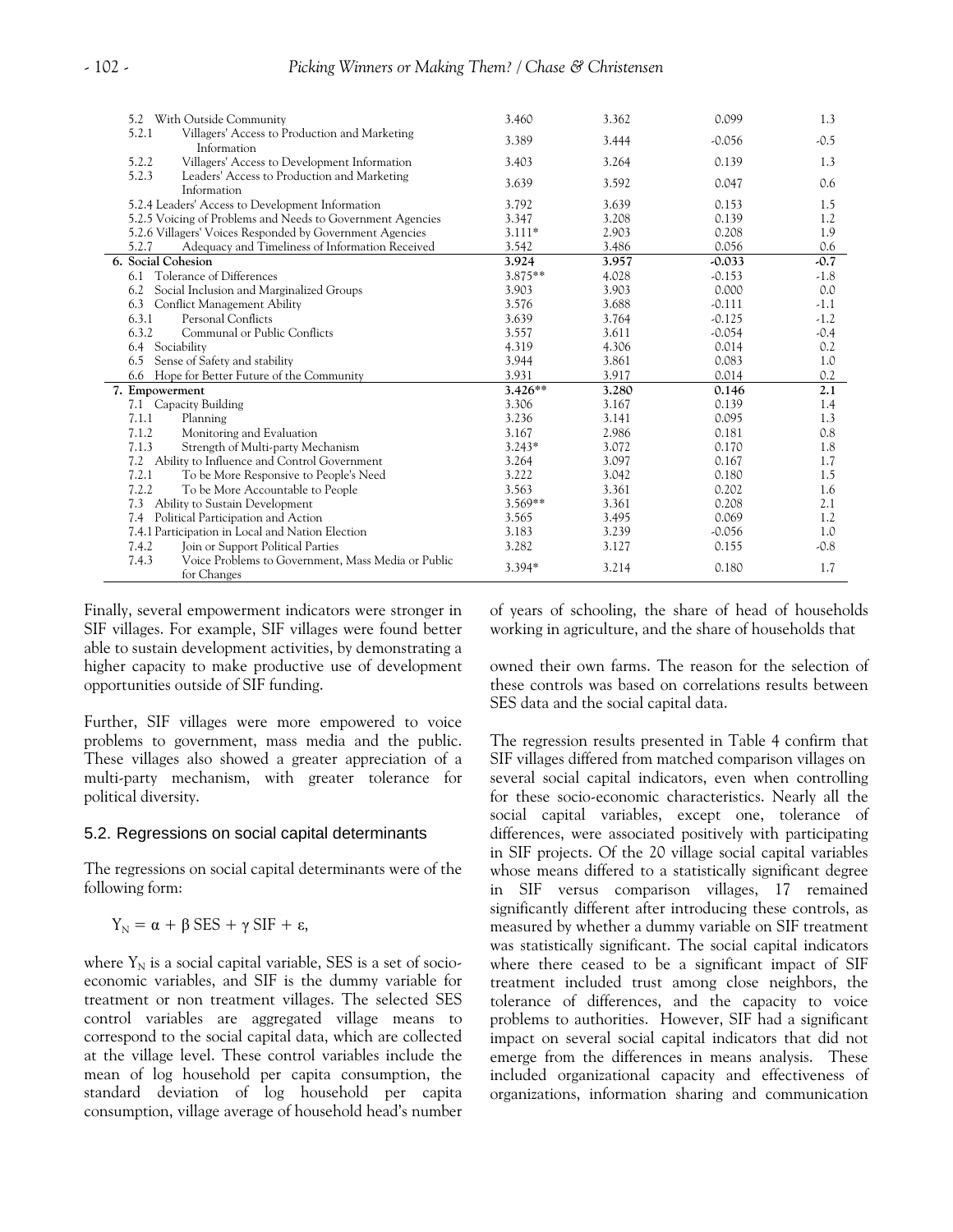outside the village, village planning capacity, and ability to influence and control government.

Table 4 also provides information about how other village socio-economic characteristics affect social capital. A higher proportion of villagers working in agriculture was associated with higher social capital indicators, as evidenced by the many positive significant coefficients on the variable measuring the share of agricultural workers. The opposite was found when a higher proportion of households own their land for farming; this was negatively associated with social capital. Together, these two findings suggest that villages with numerous agricultural workers tend to have higher social capital. Log mean per capita expenditure had positive significant effects on trust of close neighbors and a negative effect on the diversity of types of cooperation. More inequality in the village was associated with higher social capital in many dimensions. When coupled with the agriculture findings, this evidence suggests that social capital norms operate as a means of providing insurance, so that particularly in places with tenant farming and unequal consumption, cooperative norms are more prevalent (see Runciman (1966) for a discussion of cohesion through conflict).

Finally, the evidence suggests that more education was associated with less social capital, so cooperative norms and networks are maintained and valued by the less welleducated.

Separate regressions provide information on the impact of particular types of SIF involvement. These regressions include the social capital indicators as dependent variables and indicators for SIF treatment and either training or network support as independent variables. Because training and network support are interaction terms, the statistically significant coefficients (see Appendix Figure 1) reflect the marginal effect, above and beyond whatever differences are attributable to SIF treatment overall.

**Table 4.** Regression results for determinants of social capital variables

| Social Capital indicators that are<br>significant, based on difference in means<br>analysis | <b>SIF</b> | Log mean<br>per capita<br>expenditure | Log SD per<br>capita<br>expenditure | Share of<br>worker in<br>agriculture | Years of<br>education<br>household | Own<br>farming<br>land |
|---------------------------------------------------------------------------------------------|------------|---------------------------------------|-------------------------------------|--------------------------------------|------------------------------------|------------------------|
|                                                                                             |            |                                       |                                     | sector                               | head                               |                        |
| 1.1.3 Self sacrifice for common benefits                                                    | $0.236**$  | $-0.130$                              | $0.712**$                           | 1.360***                             | $-0.062$                           | $-0.737***$            |
| 1.2.2 Trust among Close Neighbors                                                           | 0.151      | $0.253*$                              | 0.023                               | $1.143***$                           | $-0.048$                           | $-0.786***$            |
| 2.2.2 Diversified Capability                                                                | $0.298**$  | $-0.108$                              | 0.374                               | $0.829*$                             | $-0.184**$                         | $-0.789***$            |
| 2.4 Organizational capacity                                                                 | $0.233**$  | $-0.281*$                             | $0.757**$                           | 0.702                                | $-0.083$                           | $-0.603**$             |
| 2.4.1 Effectiveness                                                                         | $0.220*$   | $-0.219$                              | $0.905**$                           | 0.315                                | $-0.048$                           | $-0.353$               |
| 2.4.3 Learning Ability                                                                      | $0.351***$ | $-0.148$                              | 0.332                               | 0.526                                | $-0.036$                           | $-0.757***$            |
| 3. Network and Linkages                                                                     | $0.167**$  | $-0.080$                              | $0.495**$                           | $0.997**$                            | $-0.068$                           | $-0.570***$            |
| 3.2 Strength of Horizontal Linkages of<br>Groups and Communities                            | $0.200**$  | $-0.201$                              | $0.615**$                           | $0.952**$                            | $-0.068$                           | $-0.588***$            |
| 3.2.2 Multi-dimensionality                                                                  | $0.272**$  | $-0.167$                              | 0.462                               | $1.172**$                            | $-0.073$                           | $-0.581**$             |
| 3.2.3 Benefits                                                                              | $0.186*$   | $-0.078$                              | $0.558*$                            | $0.931**$                            | $-0.089$                           | $-0.605**$             |
| 3.3 Strength of Vertical Linkages                                                           | $0.263**$  | 0.045                                 | 0.403                               | $1.073**$                            | $-0.147*$                          | $-0.558**$             |
| 3.3.1 Breadth                                                                               | $0.304**$  | $-0.011$                              | 0.608                               | 1.402***                             | $-0.098$                           | $-0.623*$              |
| 3.3.2 Multi-dimensionality                                                                  | $0.250**$  | 0.175                                 | 0.193                               | $1.652***$                           | $-0.207**$                         | $-0.600**$             |
| 3.3.3 Benefits                                                                              | $0.276*$   | 0.034                                 | 0.434                               | 0.591                                | $-0.125$                           | $-0.620*$              |
| 3.3.4 Accessibility                                                                         | $0.240*$   | $-0.008$                              | 0.338                               | 0.557                                | $-0.148*$                          | $-0.344$               |
| 4.2.2 Diversity of Types of Cooperation                                                     | $0.231**$  | $-0.412***$                           | 0.053                               | $2.2***$                             | $-0.000$                           | $-0.734***$            |
| 5.2 Information sharing outside community                                                   | $0.225**$  | 0.100                                 | $0.523***$                          | 0.162                                | $-0.171**$                         | $-0.298$               |
| 5.2.6 Villager's Voices Responded<br>by<br>Government Agencies                              | $0.27**$   | 0.10                                  | $0.76**$                            | 0.52                                 | $-0.20**$                          | $-0.39$                |
| 6.1 Tolerance of Differences                                                                | $-0.139$   | 0.093                                 | $0.474*$                            | 0.493                                | $-0.043$                           | $-0.089$               |
| 7. Empowerment                                                                              | $0.181*$   | $-0.026$                              | $0.447*$                            | $1.122***$                           | $-0.145**$                         | $-0.580**$             |
| 7.1 Capacity building                                                                       | $0.222*$   | $-0.090$                              | $0.560*$                            | $0.923*$                             | $-0.135*$                          | $-0.656**$             |
| 7.1.3 Strength of Multi-party Mechanism                                                     | $0.232*$   | 0.043                                 | 0.612                               | $2.011***$                           | $-0.194**$                         | $-1.143***$            |
| Ability to influence and control<br>7.2<br>government                                       | $0.213*$   | 0.137                                 | 0.402                               | $1.295**$                            | $-0.208**$                         | $-0.723**$             |
| 7.3 Ability to Sustain Development                                                          | $0.225*$   | $-0.178$                              | 0.348                               | $0.871*$                             | $-0.075$                           | $-0.347$               |
| 7.4.3 Voice Problems to Government, Mass<br>Media or Public for Changes                     | 0.196      | $-0.119$                              | 0.338                               | 1.347***                             | $-0.215**$                         | $-0.549*$              |

*Note*: \*\*\*signifies that difference between SIF and Non-SIF villages is significant at the 1%, \*\* at 5% , and \* at 10% level..

*Source*: Thailand Social Capital Evaluation (2006).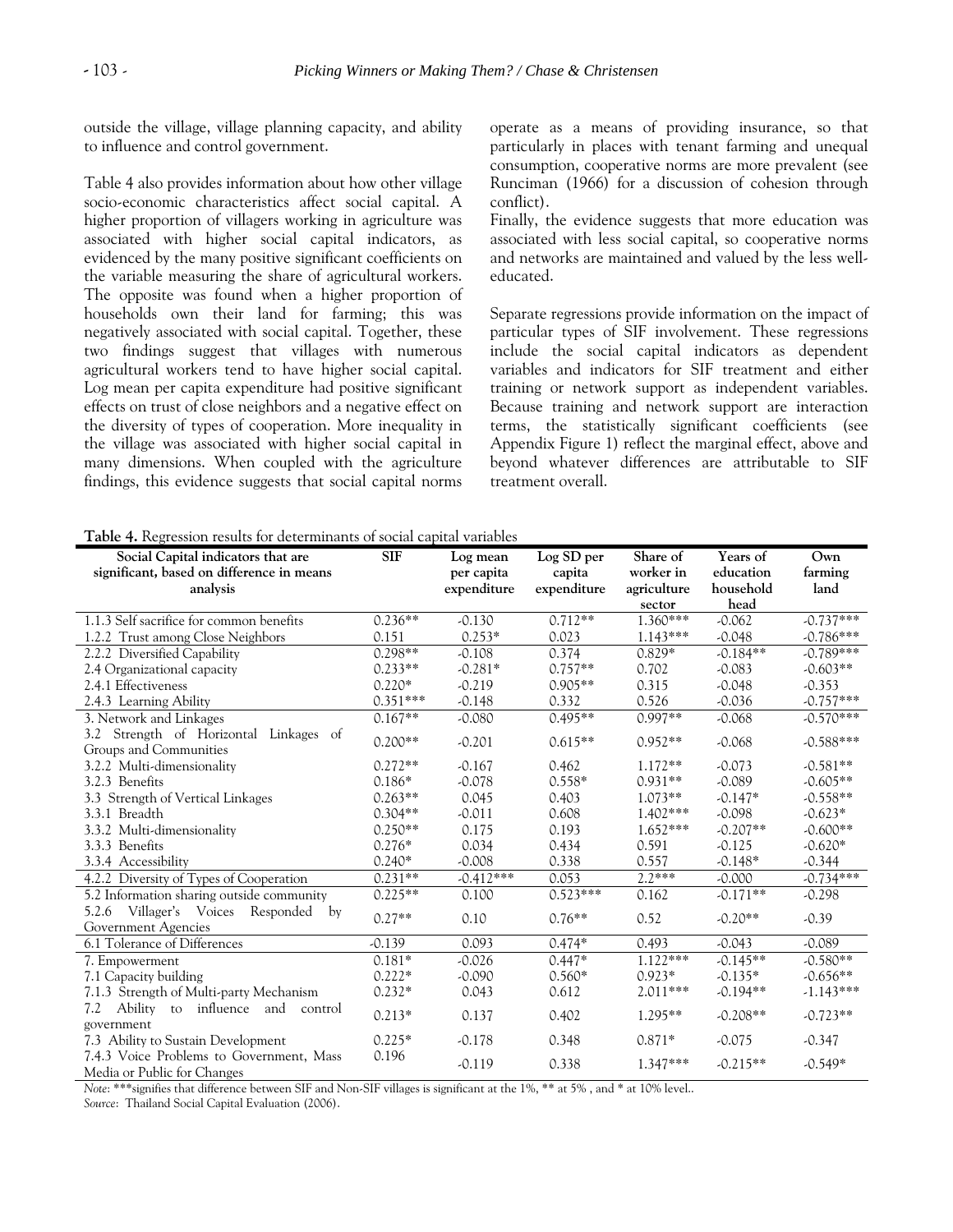In some treatment villages, SIF provided training to build the capacity of local organizations, directed towards making them more effective. SIF also facilitated connections between local implementing organizations to improve networks amongst local organizations. With data on whether or not training or network support occurred in treatment villages, it is possible to ascertain whether there is marginal impact of these specific modes of support on social capital outcomes.

Supporting networks had a significant impact on 7 social capital variables: social inclusion of marginalized groups, organizational capacity, information sharing outside the community, strength of horizontal linkages, strength of vertical linkages, level of benefits of groups and organizations, and equal sharing of benefits from cooperation and collective action. When SIF brought village groups together to share experiences, the resulting comparisons had an important impact on village social capital.

The participation in training of SIF villages had a significant impact on several social capital indicators. These indicators were: effectiveness of cooperation and collective action, information sharing outside the community, strength of horizontal and vertical linkages, political participation in elections, strength of group memberships, ability to influence and control government, and the level of sharing benefits.

# **5.3.**Attribution and operational implications

To identify whether SIF selection or impact explains observed social capital differences, field researchers discussed the social capital variables that differed between treatment and comparison villages in a debriefing workshop. In general, SIF treatment villages were more likely to show self-sacrifice for the common benefit. Field researchers agreed that treatment villages probably started out with more of this type of solidarity. But differences in solidarity were attributed to both selection and impact effects, which may explain why selfsacrifice was more prevalent in SIF treatment villages.

Trust among close neighbors is a longstanding village characteristic that takes a long time to develop. For example, there is a long and strong tradition of "kum" or focus on village solidarity that researchers found in greater evidence in SIF villages, particularly in the Northeast of Thailand. While SIF villages generally exhibited higher trust than comparison villages, researchers attributed these differences to traits SIF could not have impacted in its short period of operation. SIF villages where neighbors already trusted one another might allow those villages to put together stronger proposals.

SIF treatment villages had a greater diversity of leadership capability, which was attributed greatly to SIF impact. To prepare and implement a SIF sub-project, villages need effective leaders who can convince and inspire fellow community members. Moreover, these leaders must be informal or outside the formal administrative structure. The SIF supports the emergence of leaders. While there were likely potential leaders in many villages, SIF helped them emerge and encouraged them to explore channels outside of formal administrative procedures.

Organizations in SIF villages learned new approaches more easily than elsewhere. Again, research teams attributed these differences to the impact of SIF operations. The SIF presented villages with several menus. Villages decided which opportunities would be most appropriate to their interests and ability to manage. SIF focused on transferring knowledge and experience among villages and grass-roots organizations. The findings showed that sharing information on knowledge and experience opened up organizations' interest in learning about what approaches work best. Thus, observed differences in village learning ability seemed to be a result of SIF involvement. The fact that CDD approaches increase information sharing and access to information is discussed throughout the literature (see for example Gillespie (2004).

As a central operational tenet, SIF sought to build information networks among villages and organizations. As discussed above, nine network and linkage indicators were significantly different between treatment and comparison villages. These observed differences were attributed to SIF impact, rather than to selection effects. SIF encouraged learning connections between organizations and villages to understand what worked best. For example, the SIF organized and financed study tours among villages, so they could share approaches as to what worked and what did not. Further, when organizations identified, planned, and implemented subprojects, they gained opportunities to work with other similar organizations and to interact with village authorities. How sustainable and whether this experience and knowledge comprises long lasting outcome is beyond this study to determine.

The SIF villages showed more evidence of cooperating on a diverse set of activities than comparison villages. Field researchers attributed these differences to pre-existing village characteristics that enabled villages to be more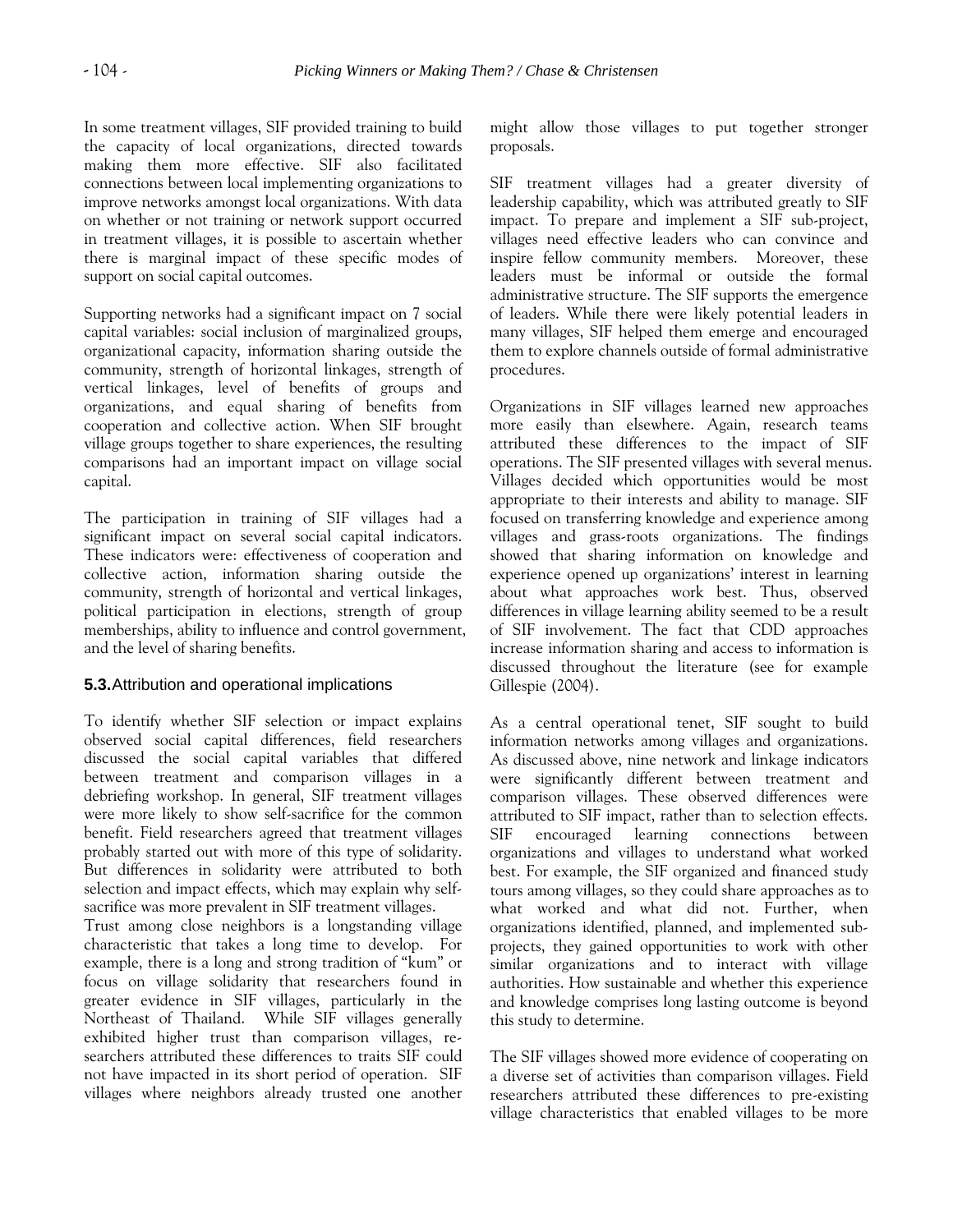successful in organizing SIF sub-project proposals. As further evidence of this selection effect, cooperative activities prevalent in SIF villages tended to be more traditional and culturally based, so that a pattern of village members working together on such activities probably existed before the SIF project.

As additional verification that the SIF selects villages with a proclivity for collective action, note the significant differences between treatment and comparison villages concerning the prevalence of human-made irrigation systems, and of pre-school nurseries. Organizing community members to maintain irrigation systems is a quintessential form of collective action that requires community capacity to work together over a long time horizon. The percentage of land under irrigation is a strong proxy for social capital. Likewise, if the community has organized itself to provide pre-school nurseries, it suggests strong cooperation. Both qualitative and quantitative evidence suggests that SIF villages began with a greater capacity to cooperate to undertake joint activities.

Differences in sharing information and having more responsive government officials were attributed to the impact of the SIF. This is because in order to implement a SIF project, village organizations needed to share information and work together. The resulting partnerships improved communication with other communities and with local government officials. Appendix Figure 1 illustrates that network support had a significant impact on information sharing: when organizations compared notes on their operations, they learned from the examples of their peers.

As noted above, SIF treatment villages were less tolerant of differences than comparison villages (the finding that treatment villages had lower social cohesion scores than treatment villages is statistically significant in the difference in means; however, it is not significant in the regression findings, suggesting that socio-economic characteristics explain part of this difference, rather than SIF participation). This was attributed to SIF activities, because preparation and implementation of SIF subprojects creates an atmosphere focused on achieving and adhering to project goals, which may exclude those of lower capabilities, whether those people be poorer or of a different language or ethnic group. These findings correspond to other research on community driven development approaches in the region, for example research on the Kecamatan Development Project (KDP) in Indonesia (see the Implementation Completion Report 2008), which investigated the effect of CDD operations on local level conflict and found that CDD operations

can be disruptive to the process of making extra resources available through new channels. However, because that operation stressed clear and transparent operating procedures, it also provided a means to manage those conflicts without them becoming too heated. In support of the Indonesia CDD research, there is evidence of reduced social cohesion in Thai SIF villages as opposed to comparators. However, field researchers' explanation for the effects on cohesion in SIF villages suggests a different source of potential tension, one which may operate through social exclusion.

SIF villages appeared more empowered than comparison villages by showing greater ability to sustain development, and being more effective in voicing their problems to authorities.

This was attributed largely to SIF impact, rather than to conditions that existed beforehand. SIF promoted networks within and among villages and allowed villagers to articulate their political voice. In addition, SIF operations generated opportunities for informal leaders to emerge and build confidence in their capacity.

## **6. Conclusions**

This paper investigates the impact of the Thai Social Investment Fund on social capital. It evaluates the differences in social capital between villages that participated in SIF projects and non-participating villages, and whether SIF participation impacted the social capital characteristics. Our empirical approach applies an expost assessment of how the Thai Social Investment Fund worked with and changed village social capital, by breaking social capital into interrelated but distinct dimensions, and combining quantitative and qualitative measuring techniques. The study identifies several aspects of social capital that differed between SIF treatment and matched comparison villages and explains the sources of those differences.

Our results from this study shows that CDD operations probably act as selection mechanisms among communities, allowing those well endowed with particular social capital characteristics to receive program funding. But the study also produced interesting and relevant findings about the how the Thai SIF built on, worked with, and appears to have enhanced existing village social capital. Participating villages already had more trust among neighbors and stronger traditions of cooperation and collective action. Furthermore, these SIF villages demonstrated that working together effectively attracts resources and benefits villagers. The SIF identifies effective villages and creates appropriate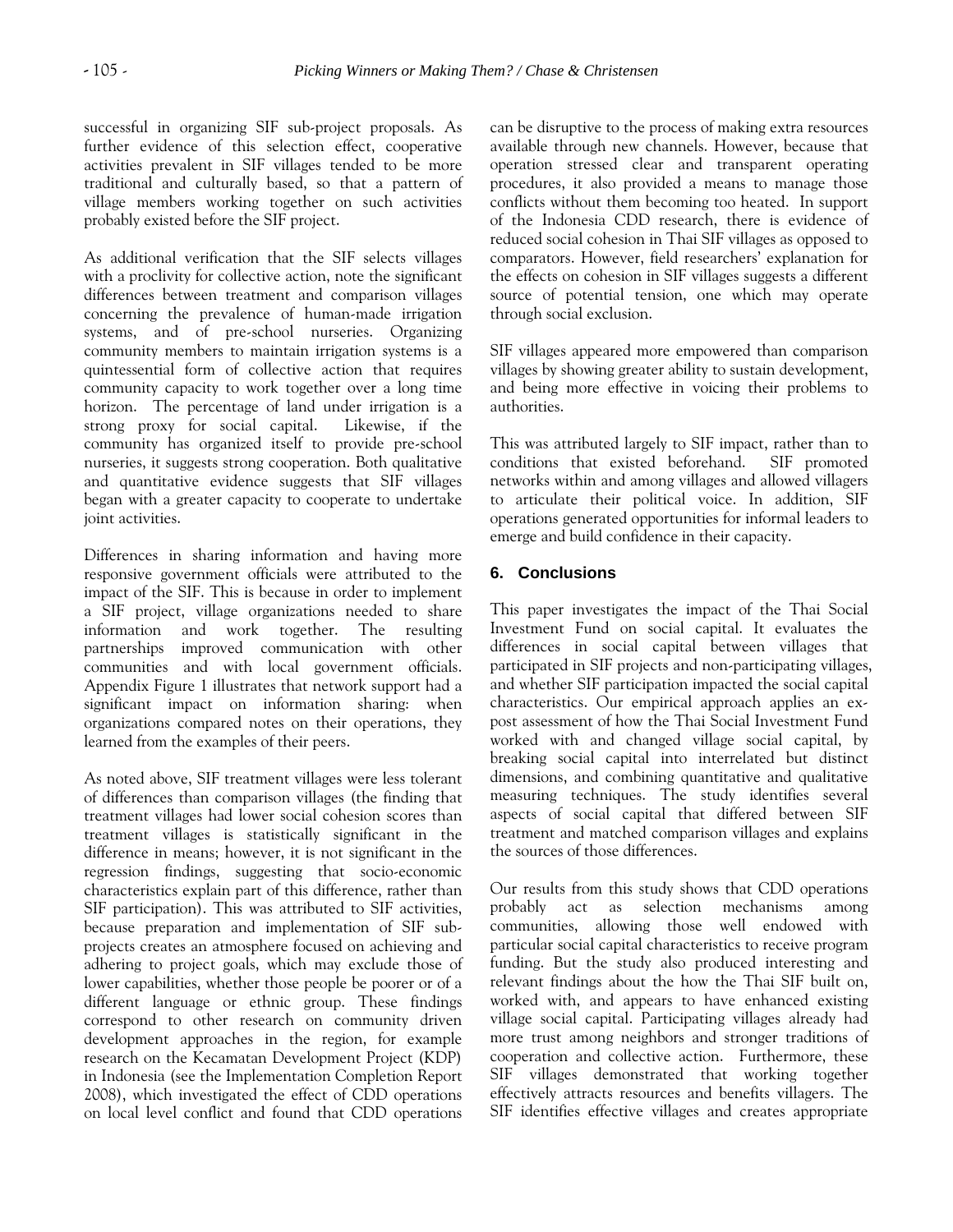incentives for villages that are not so well endowed with cooperative norms.

The study also provides evidence of village characteristics associated with social capital. For example, regardless of their participation in SIF, villages where more people work in agriculture and do not own their farms were better endowed with several dimensions of social capital. In addition more education was associated with less social capital. These findings do not suggest that people should work in agriculture or get less education to obtain social capital. It is not a trade-off between social capital and economic development. But the findings show that social capital might emerge from working together on farm necessities and that norms and networks are maintained and valued by the less well educated.

Finally, the paper provides evidence that the SIF project had an impact on several social capital variables. While the SIF selected villages that already had a greater norm of self-sacrifice, it also enhanced that characteristic by demonstrating the benefits of sacrificing to improve village welfare. SIF activities helped build local leadership, through its support for networks and training. Moreover it built leadership by encouraging leaders to get things done outside of the formal government system. The intervention itself had impacts on many dimensions of network and linkages within and among villages and on how information flows between villagers and government officials. These impacts probably result from concerted efforts to create horizontal links between organizations and vertical links to formal authorities. However, the evaluation also found that SIF activities might have reduced social cohesion, particularly through its focus on reaching clear objectives, which seemed to exclude those viewed as least effective. In addition, SIF villages seemed to be less tolerant of differences than comparison villages. This may be attributed to some of the SIF processes that give control of decisions and resources to community groups, which might not always include those of lower capabilities, whether those people be poorer or of a different language or ethnic group. This demonstrates the classic challenge of elite capture in CDD operations, which may be difficult to avoid.

This paper evaluates two hypotheses about the relationship between CDD and social capital: that CDD operations act as a mechanism to select villages with social capital characteristics; and that participating in a CDD operation had a direct impact on village-social capital characteristics. To address these questions with rigor, it considers different social capital dimensions, finding that CDD operations select villages with some village social capital characteristics, but also appear to enhance other characteristics. A prime contribution of this research is that it allows for a careful differentiation of how CDD can have selection and impact effects on different village/community characteristics. Faced with the most common case of inadequate social capital baseline information, it uses a mixed method of quantitative and qualitative research to move past the simple hypothesis that "CDD builds social capital" and helps develop an understanding of the relationship between selection and impact effects in CDD. The Thai CDD approach can usefully be adopted in other countries seeking to build social capital as long as the project and the measurement techniques are carefully adapted to the specific county context. Because CDD is a project approach, it is a guiding framework, with room for variation. This study is an interesting illustration of how to combine quantitative and qualitative data to measure ex-post effects on whether CDD builds on or enhance social capital.

#### **REFERENCES**

- Anan, G. 1998. *Karn radomthun puer sangkhom* [Capital Mobilization for Society]. Bangkok: Local Development Institute.
- Apichart, T. 1983. Tasana waduai wadanadharma chumchon [Perspectives on Community Culture] in *Sangkhom Patana*, 10 (5-6).
- Boonthien, T. 1984. *Naewkid wadanadharma chumchon nai arn patina* [Community Culture Concept in Development]. Bangkok: Catholic Council of Thailand for Development.
- Chase, R. 2002. Supporting Communities in Transition: The Impact of the Armenia Social Investment Fund. *World Bank Econ paper*, Washington, DC
- Chase, R & Sherburne-Benz, L. 2001. Impact Evaluation of the Zambia Social Fund. *The World Bank, Social Protection*, Washington, DC.
- Chatthip, N. 1984. *Thai Village Economy in the past*. Bangkok: Sangsan Press.
- Gillespie, S. 2004. Scaling up community driven development: a synthesis of experience FCND Discussion paper no. 181 IFPRI.
- Kecamata Development Project (Second) 2008. *Implementation Completion Report 2008*, World Bank Document, Report No: ICR0000767.
- Mansuri, G. & Rao, V. 2004. Community-Based and Driven Development: A Critical Review. *World Bank Research Observer,* 19(1), 1-39.